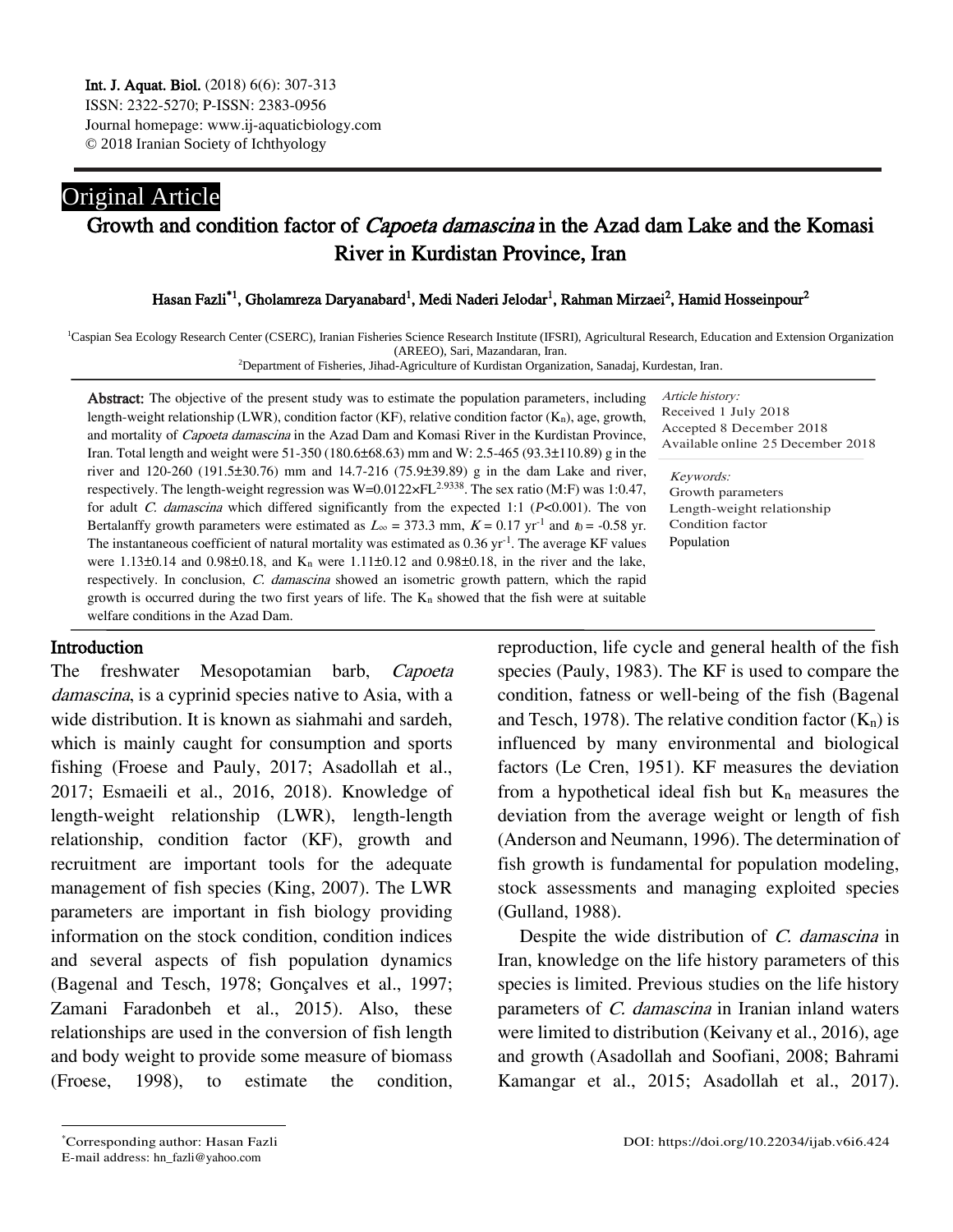Therefore, the aim of the present study was to estimate the population parameters, including LWR,  $KF$ ,  $K_n$ , age, growth and mortality of C. damascina in the Azad Dam and the Komasi River in the Kurdistan Province Iran.

## Materials and Methods

The study was performed at the Azad Dam and the Komasi River located on 75 km west of the city Sanandaj, at an altitude of about 1400 m above sea level (Fig. 1). Azad Dam is an earthen dam with a clay core. The crest length and maximum height of the dam are 595 and 117 m, respectively. The total capacity of the dam is 300 million  $m<sup>3</sup>$ . Samplings were carried out on August to November 2015 and February-May 2016. Three sampling sites were selected along the dam using multi-mesh gill net (20 m length and 4 m height, with 14, 18, 22, 26, 30, 33 and 40 mm mesh sizes) and electrofishing in the Komasi River.

A total of 130 specimens of C. damascina were collected. The fork length (FL), standard length (SL) and total length (TL) were measured to the nearest 1 mm and total weight to the nearest 0.1 g (for overall individuals). Sex was determined by visual inspection. Scales were collected from the middle of the body behind the pectoral fins above the lateral line and preserved in the envelopes for future treatment in the laboratory. The scales were washed in petri dishes with tap water. The organic layers were removed by rubbing and washing the scales between the fingers in tap water. Then, the age of fish was determined by counting the number of annuli on the scales.

The length-weight relationship was derived by applying an exponential regression as the following equation:

$$
W=aFL^b
$$

Where *W* is the total weight (g),  $FL =$  the fork length (mm), and  $a$  and  $b$  are parameters to be estimated (Ricker, 1975). Parameters estimation was conducted by least squares linear regression on loglog transformed data:

$$
\ln(W) = \ln(a) + b \times \ln(FL).
$$

T-test was used to investigate for the departure from isometry  $(b = 3)$  based on Pauly (1984):



Figure 1. Map of Azad Dam located at northwest of Iran with sampling stations (St.).

$$
t = \frac{s. d. \ln(FL)}{s. d. \ln(W)} \times \frac{|b-3|}{\sqrt{1-r^2}} \times \sqrt{n-2}
$$

Where s.d.ln (FL) and s.d.ln (W) are standard deviations natural logarithm of the fork length (cm) and weight, respectively, and  $a$  and  $b$  are parameters and  $r^2$  is regression coefficient between length and weight and n is sample size. The condition factor  $(KF)$ was calculated as the following equation (Froese, 2006):

$$
KF = \frac{W}{TL^3} \times 100
$$

Where  $W(g)$  is weight and  $TL$  (cm) is the total length. The relative condition factor  $(K_n)$  that compensates the changes in form or condition factor with an increase in length was calculated using the following equation (Froese, 2006):

$$
K_n = \frac{W}{aTL^b}
$$

Where  $W$  is weight (g),  $TL$  is total length (mm),  $a$ and <sup>b</sup> are respectively the exponential form of the intercept and slope, of the logarithmic length–weight equation. The Pearson correlation coefficient was calculated to investigate the relationship of  $K_n$  and  $K$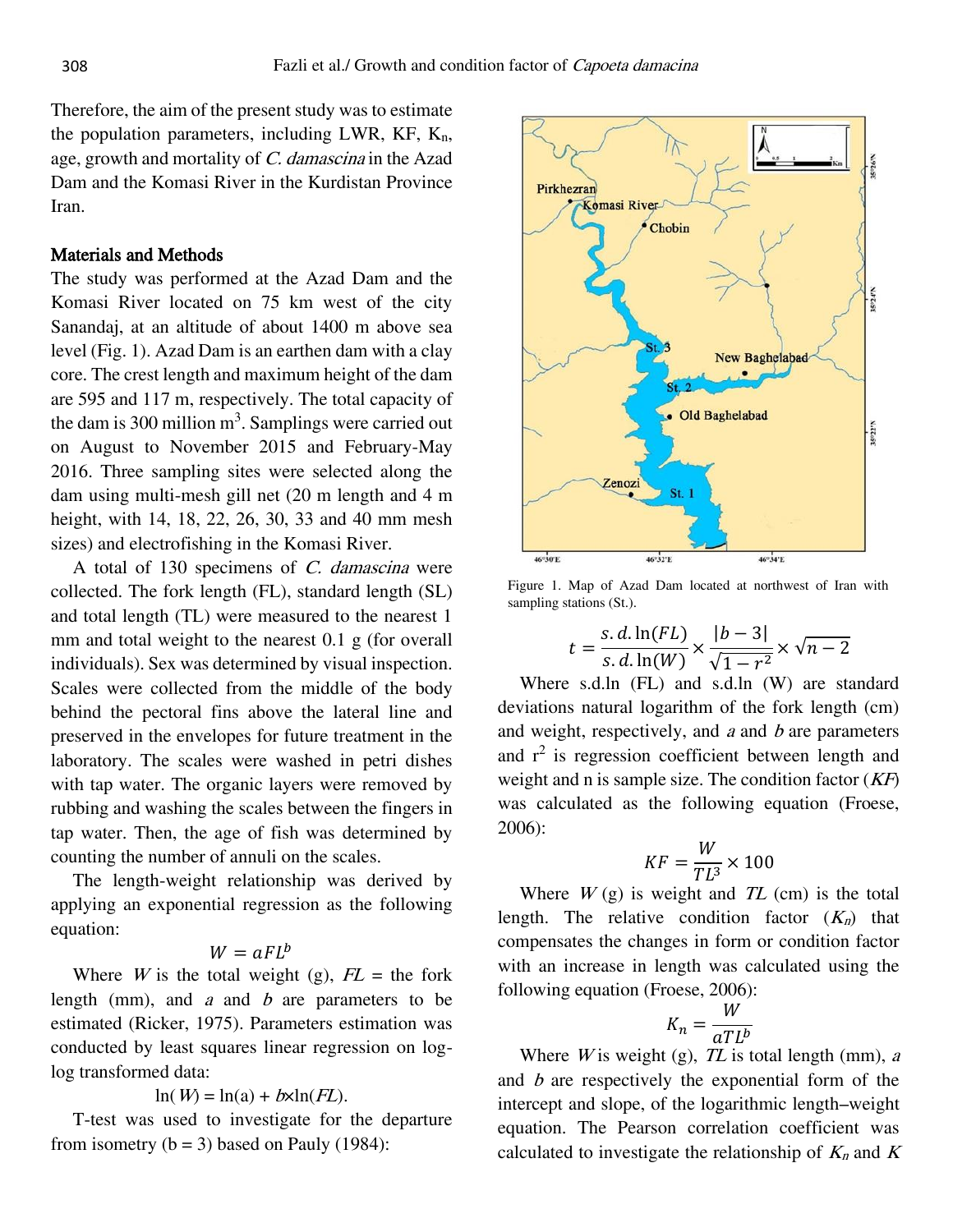| Parameter     | Place | N   | Mean  | <b>SD</b> | Min  | Max   | t-test    |
|---------------|-------|-----|-------|-----------|------|-------|-----------|
|               | River | 40  | 93.3  | 110.89    | 2.5  | 465.0 | $t=0.96$  |
| Weight, g     | Lake  | 90  | 75.9  | 39.89     | 14.7 | 216.0 | P > 0.34  |
|               | Total | 130 | 81.3  | 69.86     | 2.5  | 465.0 |           |
| Total length, | River | 40  | 180.6 | 68.63     | 51   | 350   | $t=0.97$  |
| mm            | Lake  | 90  | 191.5 | 30.76     | 120  | 260   | P > 0.35  |
|               | Total | 130 | 188.2 | 45.85     | 51   | 350   |           |
| KF            | River | 40  | 1.13  | 0.14      | 0.95 | 1.88  | $t = 4.9$ |
|               | Lake  | 90  | 0.98  | 0.18      | 0.59 | 1.61  | P<0.001   |
|               | Total | 130 | 1.03  | 0.18      | 0.59 | 1.88  |           |
|               | River | 40  | 1.11  | 0.12      | 1.0  | 1.7   | $t = 5.0$ |
| $K_n$         | Lake  | 90  | 0.98  | 0.18      | 0.6  | 1.6   | P<0.001   |
|               | Total | 130 | 1.02  | 0.18      | 0.6  | 1.7   |           |

Table 1. Descriptive statistics of weight, total length, condition factor (KF) and Relative condition factor (Kn) of *Capoeta damascina* in Azad Dam.

length. The von Bertalanffy growth curve (von Bertalanffy, 1938) was fitted to the observed lengths at age for the resulting age-length key using a nonlinear estimation method as following:

$$
L_t = L_{\infty} (1 - e^{-K(t - t_0)})
$$

Where  $L_t$  is the total length at age t,  $L_{\infty}$  is the theoretical maximum length,  $K$  is a growth coefficient and  $t_0$  is the hypothetical age for  $L_t=0$ . The parameter φ`, the growth performance index, was calculated as (Pauly, 1983):

 $\varphi$  =  $log K + 2log L_{\infty}$ 

Where K is the growth coefficient and  $L_{\infty}$  is the theoretical maximum length (cm). The instantaneous coefficient of natural mortality was estimated using the methods in Pauly model (Pauly, 1980) with von Bertalanffy growth parameters.

$$
ln(M) = -0.0152 - 0.279 ln(Lo) + 0.6543 ln(K) + 0.463 ln(T)
$$

Where  $M$  is the instantaneous coefficient of natural mortality,  $K$  is the growth coefficient and  $T$  is the mean annual habitat temperature,  $T=12.0$ °C. The comparison between the average values for sexes was carried out by t-test and for seasons by analysis of variance (ANOVA). Differences in sex ratios from the expected 1:1 were analyzed by chi-square tests (Zar, 2010).

## Results

A total number of 130 specimens were caught in this

study, with 90 specimens caught by gillnet in Azad Lake and 40 specimens caught by electrofishing in the Komasi River. The TL and W of C. damascina ranged from 51 to 350 mm and 2.5 to 465.0 g and averaged (±SD) 188.2 (±45.85) mm and 81.3 (±69.86) g, respectively (Table 1). Total length ranges 51-350 and 120-260 mm in the river and lake, respectively. The length group of 181-190 mm was prevailing and formed 14.2%, followed by the length group of 171- 180, comprising 12.6% of the total catch (Fig. 2). The mean TL and W were 180.6±68.63 mm, 93.3±110.89 g in the river and 191.5±30.76 mm and 75.9±39.89 g in the lake, respectively. No significant differences were found in the parameters between the river and lake samples (t-test; *P*>0.05; Table 1).

Length-length relationships and the coefficient of determination  $r^2$  are given in Table 2. The lengthlength relationships were found to be highly correlated (in all cases:  $r^2=0.99$ ,  $P<0.001$ ). The TL and W regression of whole samples was:  $W=0.0122\times TL^{2.9338}$  $(r^2= 0.955, n=130, standard error of b = 0.057 and a =$ 0.004). The value of  $b$  was 2.9338, significantly not different from  $3.0$  (t-test,  $P > 0.05$ ), indicating an isometric growth (Fig. 3).

The average of KF values were 1.13±0.14 and 0.98±0.18 in the river and lake, respectively. These averages were significantly different ( $t$ -test,  $P<0.001$ ; Table 1).  $K_n$  were calculated in the river and lake using the LWR. There was a significant difference between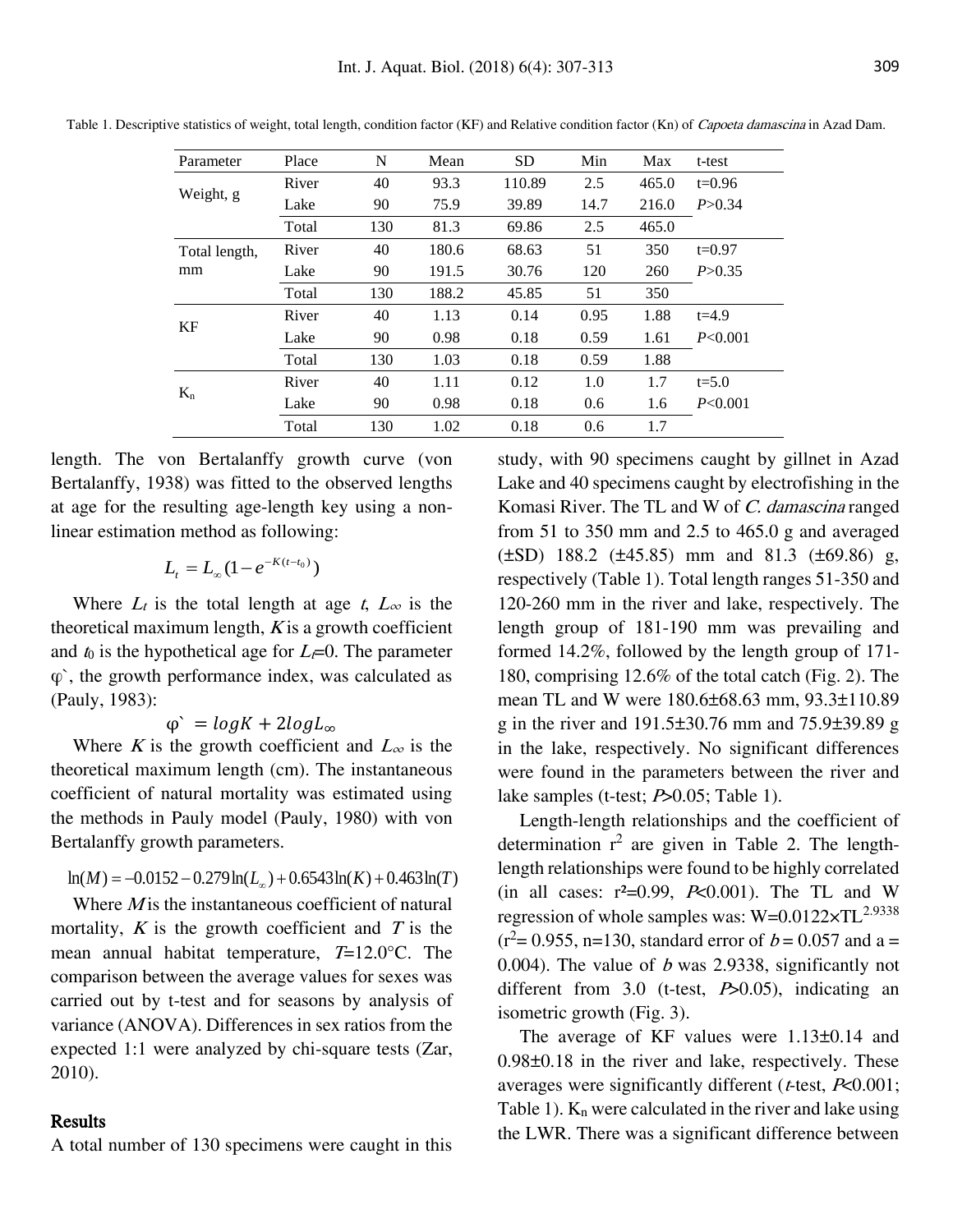

Figure 2. Size distribution of *Capoeta damascina* in Azad dam, n = sample size.



Figure 3. Length-weight relationship of Capoeta damascina in Azad Dam.

the average of  $K_n$  values 1.11 $\pm$ 0.12 and 0.98 $\pm$ 0.18, respectively, with significant difference (t-test, <sup>P</sup><0.001; Table 1).

The age of *C. damascina* ranged 1-7 years. Ages 3 and 4 were the most dominant age groups, representing 55.9% of the samples. The von Bertalanffy growth equation was estimated as shown in Figure 4:

 $L_t = 373.3(1 - e^{-0.17(t - (-0.58))})$ 

The growth performance index  $(\varphi)$  of C. damascina was computed as 2.37. Estimates of the



Figure 4. Theoretical growth curve calculated for total length of Capoeta damascina in Azad Dam.

instantaneous coefficient of natural mortality for C. damascina obtained from the Pauly method was 0.36/yr. The sex ratio (M:F) was 1:0.47, for adult C. damascina ( $n = 87$ ), which differed significantly from the expected 1:1 ( $\chi^2$ =11.0, *P*<0.001).

#### Discussion

Study on the population characteristics of C. damascina in Iranian inland waters are scarce and limited to the Caspian basin, west and center of Iran (Asadollah and Soofiani, 2008; Bahrami Kamangar et al., 2015; Asadollah et al., 2017; Table 3). The  $b$  value usually varies between 2 and 4 (Tesch, 1971) or ranges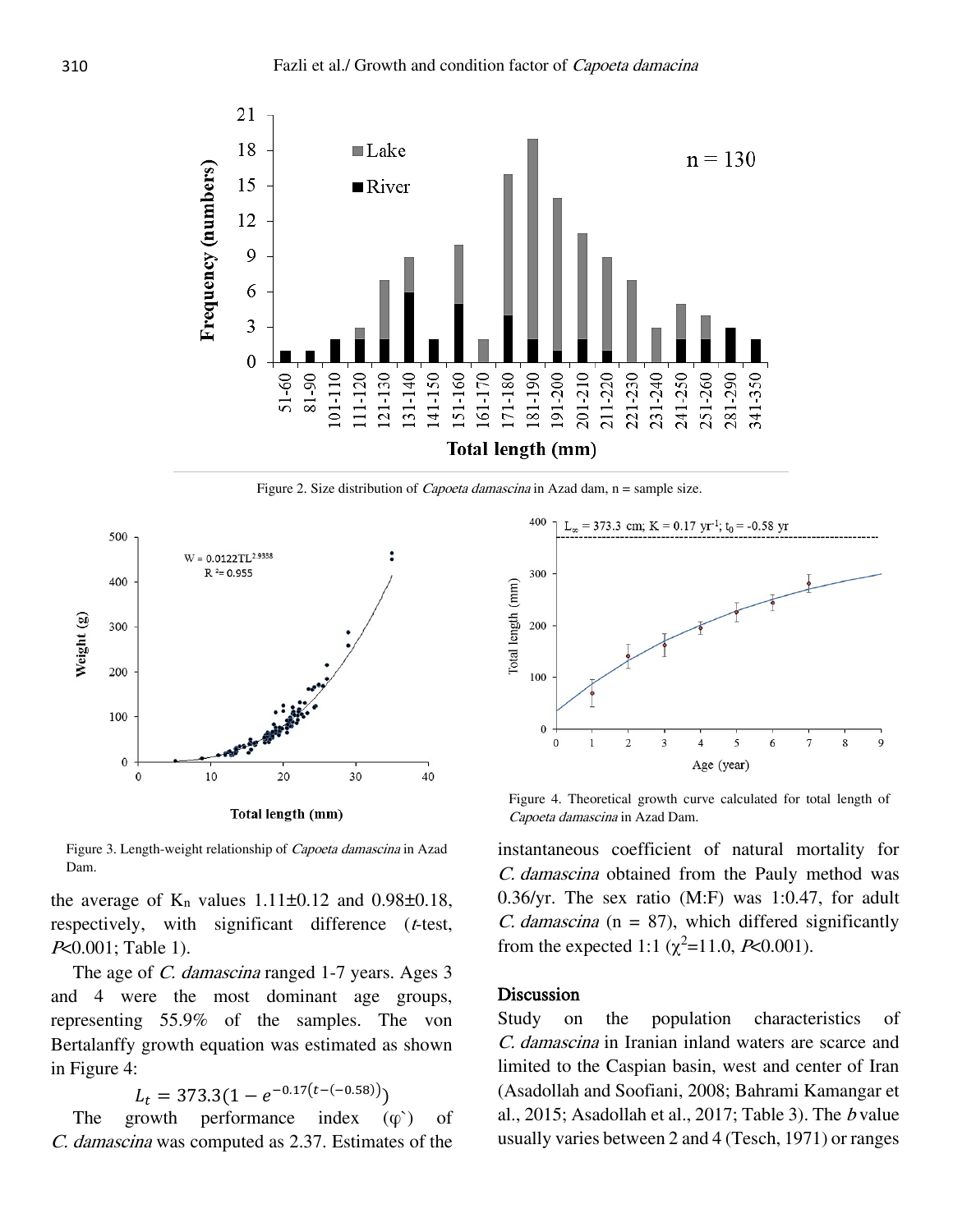Equation N a b  $R^2$ FL=a+b×TL 113 -3.08 0.918 0.99 FL=a+b×SL 113 5.38 1.069 0.99 SL=a+b×TL 113 -7.16 0.854 0.99

Table 2. Length-length relationships of Capoeta damascina in Azad Dam.

|  | Table 3. The von Bertalanffy growth Parameters and length-weight relationships of Capoeta damascina from different locations. |  |  |  |  |  |  |
|--|-------------------------------------------------------------------------------------------------------------------------------|--|--|--|--|--|--|
|  |                                                                                                                               |  |  |  |  |  |  |

| Study area              | <b>Sex</b> | Age                         | b    | $L_{\infty}$ | K     | t0      | $\omega$ | Author $(s)$                  |
|-------------------------|------------|-----------------------------|------|--------------|-------|---------|----------|-------------------------------|
| Hana Dam, Iran          | М          | $1^+$ -6 <sup>+</sup>       | 3.23 | 52.4         | 0.177 | $-0.30$ | 2.69     | Asadollah and Soofiani, 2008  |
|                         | F          | $1^{\circ}$ -6 <sup>+</sup> | 3.17 | 64.9         | 0.151 | $-0.45$ | 2.80     |                               |
| Gheshlagh Reservoir and | $M + F$    | $0-5$                       | 2.84 | 67.52        | 0.12  | $-0.79$ | 2.74     | Bahrami Kamangar et al., 2015 |
| River, Iran             |            |                             |      |              |       |         |          |                               |
| Zayandehrud River, Iran | М          | $1^{+} - 9^{+}$             | 2.95 | 56.2         | 0.098 | $-0.63$ | 2.49     | Asadollah et al., 2017        |
|                         | F          | $1^+ - 10^+$                | 2.99 | 117.1        | 0.05  | $-0.43$ | 2.84     |                               |
| Azad Dam, Iran          | $M + F$    | $1 - 7$                     | 2.94 | 37.3         | 0.17  | $-0.58$ | 2.37     | Present study                 |

from 2.50 to 3.50 (Froese, 2006). According to the present study, the exponent  $b$  of LWR was 2.94, remained within the expected range and indicating an isometric growth. Similar results were reported by Asadollah et al. (2017). In contrast, Bahrami Kamangar et al. (2015) reported a lower b value (2.84 in Gheshlagh Reservoir and River, Iran) and Asadollah and Soofiani (2008) reported a higher <sup>b</sup> value (3.23 for both males and females in Hana Dam, respectively). The sampling gear might influence the size range covered and cause deviations from existing values LWR parameters. In addition, geographical location and associated environmental conditions such as water temperature, which is the determining factor of feeding capacity, seasonality, stomach fullness, disease and parasite loads can affect the value of <sup>b</sup> (Bagenal and Tesh, 1978; Froese, 2006).

KF reflects information on physiological states of fish in relation to welfare (Kumolu and Ndimele 2010). Higher KF value indicates favorable environmental conditions (Blackwell et al., 2000). In the present study, the Komasi River fish were in suitable condition. According to George et al. (1985),  $K_n$  indicates the general well-being of the fish. If the values of  $K_n$ >1 indicates that the well-being of the fish is good; whereas, value  $\lt 1$  reflects poor feeding activity and low well-being of the fish. In the present study, the  $K_n$  of *C. damascina* were close to 1 (in the lake) and higher than 1 (in the river). These results suggested that the well-being of the fish was good in the Azad dam region. Similar results were reported for

Alburnus mossulensis in the Azad Dam (Fazli et al., 2018a). In contrast, the average of  $K_n$  Carassius gibelio was lower than 1 (Fazli et al., 2018b).

According to Helfman et al. (1997), knowledge of fish age and growth is necessary for stock assessment, develop management or conservation plans. The results showed that the rapid growth of C. damascina was found during the first two years of life, followed by a period of slow growth rate in the rest of life. The age of C. damascina varied from 1 to 7 yr. Similar results were reported in the Hana Dam (Asadollah and Soofiani, 2008). In contrast, Bahrami Kamangar et al. (2015) found a lower (between 0 and 5) and Asadollah et al.  $(2017)$  a higher age ranges  $(1<sup>+</sup>-9$  and  $1<sup>+</sup>-10<sup>+</sup>$  years for males and females, respectively). Holmgren and Appelberg (2001) and Bautista et al. (2012) reported that range of age distribution in a population is closely related to the nutritional status of the environment.

The asymptotic length  $(L_{\infty})$  of C. damascina was 37.3 cm is lower than that reported by Asadollah and Soofiani (2008), Bahrami Kamangar et al. (2015) and Asadollah et al. (2017). Also, the growth performance index  $(\varphi)$  of *C. damascina* (2.37) indicates a lower growth rate in the Azad Dam. Holmgren and Appelberg (2001) and Bautista et al. (2012) reported that the growth characteristics of the local populations of the same species change due to habitat variations, water quality and nutrients.

The present study showed that the overall M:F ratio of C. damascina was 1:0.47, the overall sex ratio is unbalanced in favor of males. In contrast, the sex ratio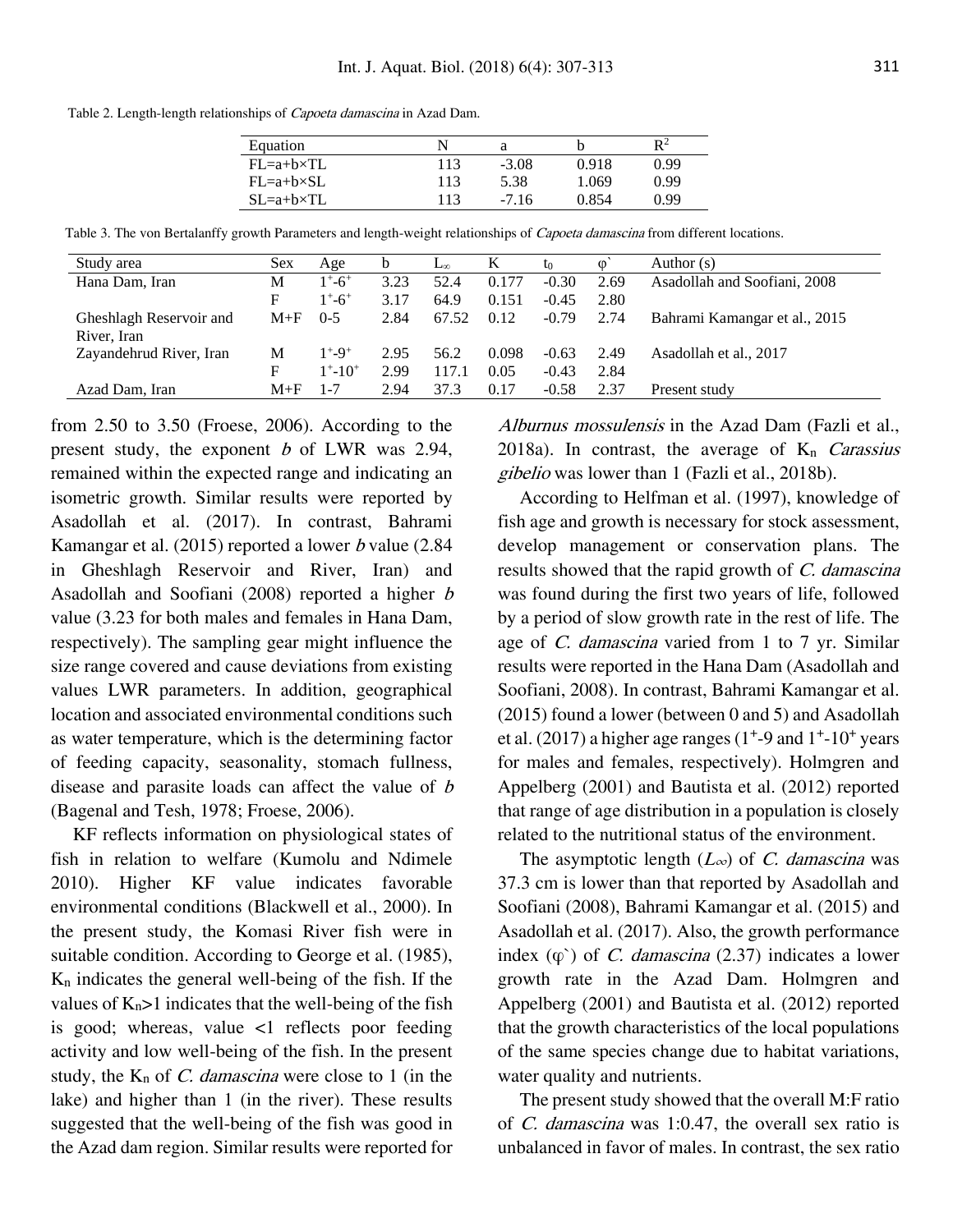of this species in other Iranian inland waters was in favor of females (Asadollah and Soofiani, 2008; Bahrami Kamangar et al., 2015). In general, the overall expected sex ratio in many species is 1:1, but it could be affected by some natural and environmental factors (Bohlena and Ritterbusch, 2000).

In conclusion, *C. damascina* has an isometric growth pattern. The rapid growth occurred during the two first years of life. The  $K_n$  of C. damascina were close to 1 (in the lake) and higher than to 1 (in the river) which suggested that the well-being of the fish was good in Azad dam region.

## Acknowledgments

We are grateful to the Jihad-Agriculture of Kurdistan Organization which supported the study. We thank the staff of the Department of Stock Assessment at the Caspian Sea Ecology Research Center for providing samples used in this study.

## References

- Anderson R.O., Neumann R.M. (1996). Length, weight, and associated structural indices. In: B.R. Murphy, D.W. Willis (Eds). Fisheries techniques, 2nd edn. American Fisheries Society, Bethesda, Maryland, USA pp: 447-482.
- Asadollah S., Soofiani M.N. (2008). Some aspects of the growth and reproduction of Capoeta damascina (Valenciennes, 1842) from the Hanna Wetland, Semirum. Proceedings of the First National Conference on Fisheries Science and Aquatic Organisms, Lahijan, Iran. pp. 20-22. (Farsi with English abstract)
- Asadollah S., Soofiani N.M., Keivany Y., Hatami R. (2017). Age and growth of the Mesopotamian barb, Capoeta damascina, in central Iran. Iranian Journal of Fisheries Sciences, 16(2): 511-521.
- Bagenal T.B., Tesch F.W. (1978). Age and growth. In: T. Bagenal (Ed.). Methods for assessment of fish production in freshwaters. 3rd edn. IBP Handbook No. 3. Blackwell Scientific Publications, Oxford, UK. pp: 101-136.
- Bahrami Kamangar B., Ghaderi E., Hoseinpour H. (2015). Growth and reproductive biology of Capoeta damascina (Valenciennes, 1842) from a tributary of Tigris. Iranian Journal of Fisheries Sciences, 14(4): 956-969.
- Bautista J.J., Romero S.S., Gonzalez-Pelaez L., Campos-Davila D.B., Lluch-Cota J. (2012). Length-weight relationships of wild fish captured at the mouth of Rio Verde, Oaxaca, Mexico and connected lagoons (Miniyua, El Espejo, Chacahua and Pastoria). Journal of Applied Ichthyology, 28: 269-271.
- Blackwell B.G., Brown M.L., Willis D.W. (2000). Relative weight  $(W<sub>r</sub>)$  status and current use in fisheries assessment and management. Review Fisheries Science, 8: 1-44.
- Bohlena J., Ritterbusch D. (2000). Which factors affect sex ratio of spined loach (genus Cobitis) in Lake Muggelsee? Environmental Biology of Fishes, 59: 347- 352.
- Esmaeili H.R., Sayyadzadeh G., Eagderi S., Abbasi K. (2018). Checklist of freshwater fishes of Iran. 3(3): 1- 95.
- Esmaeili H.R., Zareian H., Eagderi S., Alwan N. (2016). Review on the taxonomy of Tigris scraper, Capoeta umbla (Heckel, 1843) and its confirmation record from the Iranian part of Tigris River, Persian Gulf basin (Teleostei: Cyprinidae). FishTaxa, 1(1): 35-44.
- Fazli H., Daryanabard G.R., Janbaz A., Naderi M., Mirzaei R., Hosseinpour H., Vahedi N. (2018) Age and growth of Alburnus mossulensis Heckel, 1843 in Azad dam Lake and Komasi River in Kordestan province, Iran. Iranian Journal of Fisheries Science, DOI: 10.22092/ijfs.2018.117745.
- Fazli H., Daryanabard G.R., Janbaz A., Mirzaei R., Hosseinpour H., Vahedi N. (2018b) Some biological characteristics of Carassius gibelio (Bloch, 1782) (Teleostei: Cyprinidae) in Azad dam Lake in Western Iran. Iranian Journal of Ichthyology, 5(3): 243-249.
- Froese R. (1998). Length-weight relationships for 18 lessstudied fish species. Journal of Applied Ichthyology, 14: 117-118.
- Froese R. (2006). Cube law, condition factor and weightlength relationships: history meta-analysis and recommendations. Journal of Applied Ichthyology, 22: 241-253.
- Froese R., Pauly D. Editors. (2017). FishBase. World Wide Web electronic publication. www.fishbase.org, (10/2017).
- George J.P., Sharma A.K., Venkateshvaran K., Sinha P.S. Venugopal G., Biradar R.S. (1985). Length- weight relationship and relative condition factor in Cirrhinus mrigala and Labeo rohita from a sewage fed tank. The Annals of Zoology, 23: 70-90.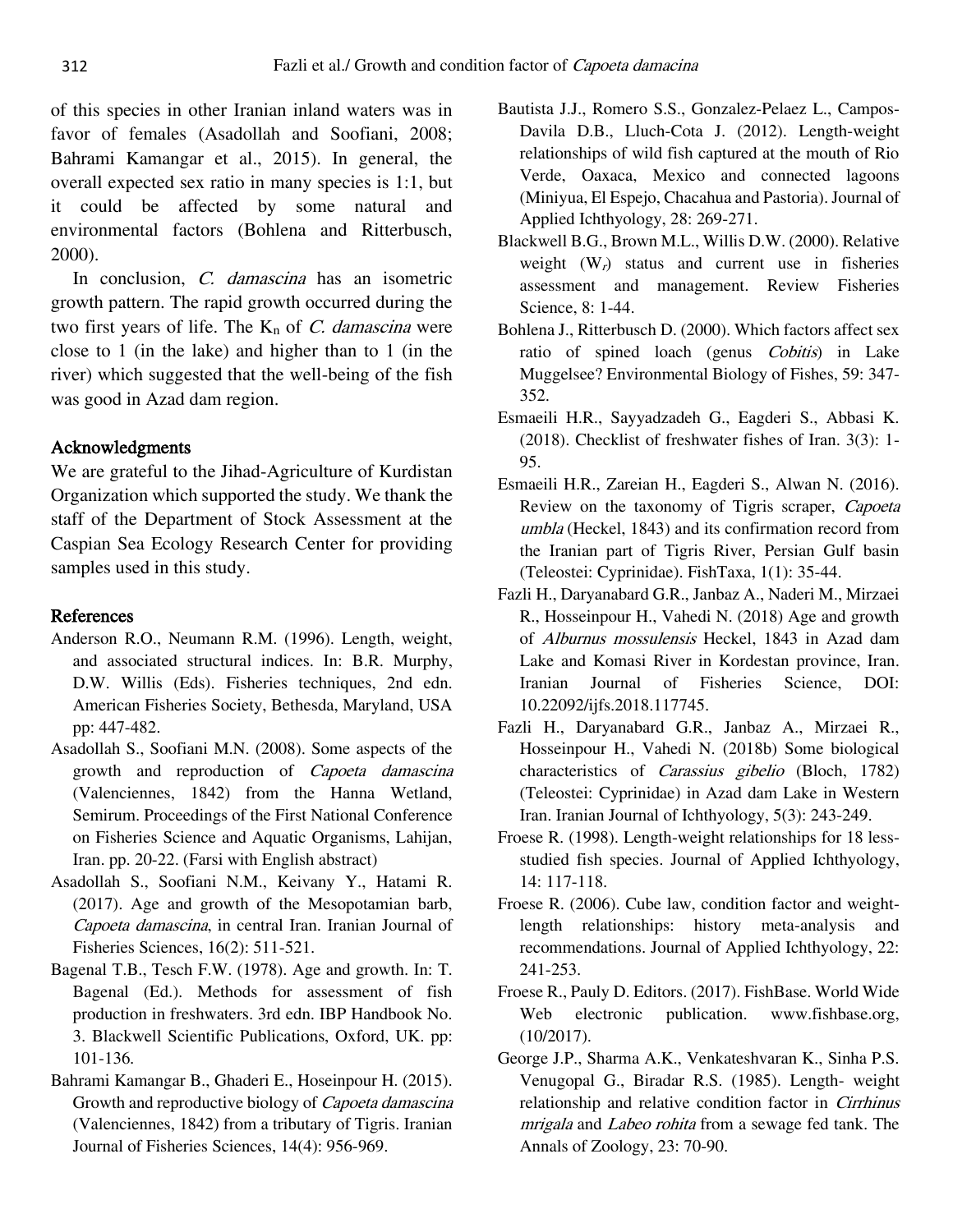- Gonçalves J.M.S., Bentes L., Lino P.G., Ribeiro J., Canario A.V.M., Erzini K. (1997). Weight-length relationships for selected fish species of the small-scale demersal fisheries of the south and south-west coast of Portugal. Fisheries Research, 30: 253-256.
- Gulland J.A. (1988). Fish population dynamics: the implications for management, John Wiley and Sons Ltd., New York. 422 p.
- Helfman G.S., Collette B.B., Facey D.E. (1997). The Diversity of Fishes. Blackwell Science.
- Holmgren K., Appelberg M. (2001). Effects of environmental factors on size-related growth efficiency of perch, Perca fluviatilis. Ecology of Freshwater Fish, 10: 247-256.
- Keivany Y., Nasri M., Abbasi K., Abdoli A. (2016). Atlas of inland water fishes of Iran. Iran Department of Environment Press. 218 P.
- King M. (2007). Fisheries biology, assessment and management. Wiley-Blackwell. 400 p.
- Kumolu C.A., Ndimele P.E. (2010). Length weight relationships and condition factors of twenty-one fish species in Ologe Lagoon, Lagos, Nigeria. Asian Journal of Agricultural Science, 2(4): 174-179.
- Le Cren E.D. (1951). The length-weight relationship and seasonal cycle in the gonad weight and condition in the perch (Perca fluviatilis). Journal of Animal Ecology, 20: 201-219.
- Pauly D. (1980). On the interrelationships between natural mortality, growth parameters, and mean environmental temperature in 175 fish stocks. Journal du Conseil, CIEM, 39(2): 179-192.
- Pauly D. (1983). Some simple methods for the assessment of tropical fish stocks. FAO Fish, Technical Paper. 234 p.
- Pauly D. (1984). Fish population dynamics in tropical waters: A manual for use with programmable calculators. ICLARM, Manila.
- Tesch F.W. (1971). Age and growth. In: W.E. Tesch (Ed.). Methods for assessment of fish production in fresh waters, Blackwell Scientific Publications, Oxford, UK., pp: 98-103.
- von Bertalanffy L. (1938). A quantitative theory of organic growth. Human Biology, 10: 181-243.
- Zamani Faradonbeh M., Eagderi S., Ghojoghi F. (2015). Length-weight relationship and condition factor of seven fish species of Totkabon River (southern Caspian Sea basin), Guilan, Iran. International Journal of Aquatic Biology, 3(3): 172-176.

Zar J.H. (2010). Biostatistical analysis. 4th edition. Prentice Hall, Upper Saddle River, New Jersey. 946 p.